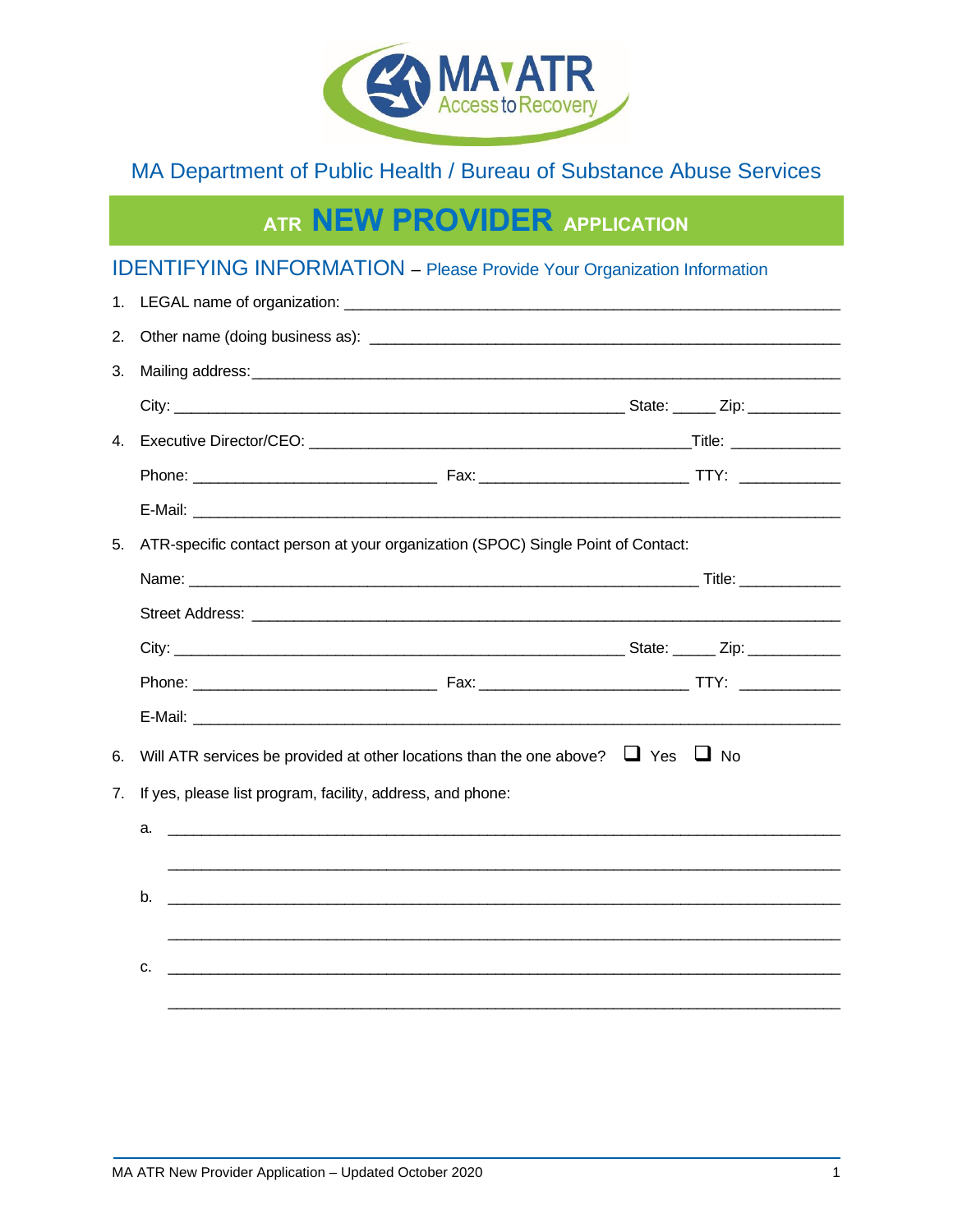# **INFORMATION TECHNOLOGY REQUIREMENTS**

- 8. To participate in MA ATR your organization must have the following technical capacity: please check to affirm you have the following:
	- ❑ Email ❑ Fax Machine
	- ❑ Secure Internet access ❑ Internet browser ❑ Adobe acrobat
- 9. To use the Electric Services Management System (Falling Colors) a provider must have a Secure Internet Connection using the WINDOWS operating system -Windows 7 or higher and Internet Explorer 10 or higher (Also works with Chrome, Google, and Firefox browsers).

#### **Apple MAC computers are not compatible with the system.**

#### **BUSINESS INFORMATION**

*If you are a current "BSAS contracted agency" and your updated information is on file, check here* ❑*. If checked, you can skip questions 10–11.*

- 10. If your program/organization is subject to approval by the Massachusetts Secretary of State, please submit evidence that you are in good standing. For example, not for profits should submit 501 C (3) certificate and Incorporated Organizations should submit Articles of Incorporation or other evidence that the corporation or business is in good standing.
- 11. National Provider Number (NPI): \_\_\_\_\_\_\_\_\_\_\_\_\_\_\_\_\_\_\_\_\_ Federal Tax ID#: \_\_\_\_\_\_\_\_\_\_\_\_\_\_\_\_\_\_\_

#### **APPLICABLE LICENSES/APPROVALS/ACCREDITATIONS AND INSURANCE**

- 12. All providers are required to submit evidence of *current professional and commercial general liability insurance*. Some providers may need to carry additional insurance including worker's compensation, commercial auto and additional liability insurance. *Please attach all current certificates of insurance for your organization.*
- 13. Please include *building and fire inspection certificates* for all facilities/addresses your organization operates in (listed on the first page of this application, including additional facilities listed in #7). *Certificates must be current within the last year*.

# **FINANCIAL MANAGEMENT AND INTERNAL CONTROLS**

- 14. Current Fiscal Year Operating Budget for the organization: \$\_\_\_\_\_\_\_\_\_\_\_\_\_\_\_\_\_
- 15. Last Fiscal Year Operating Budget for the organization: \$
- 16. Attach your Summary Audit Letter for the organization from most recent fiscal year-end audit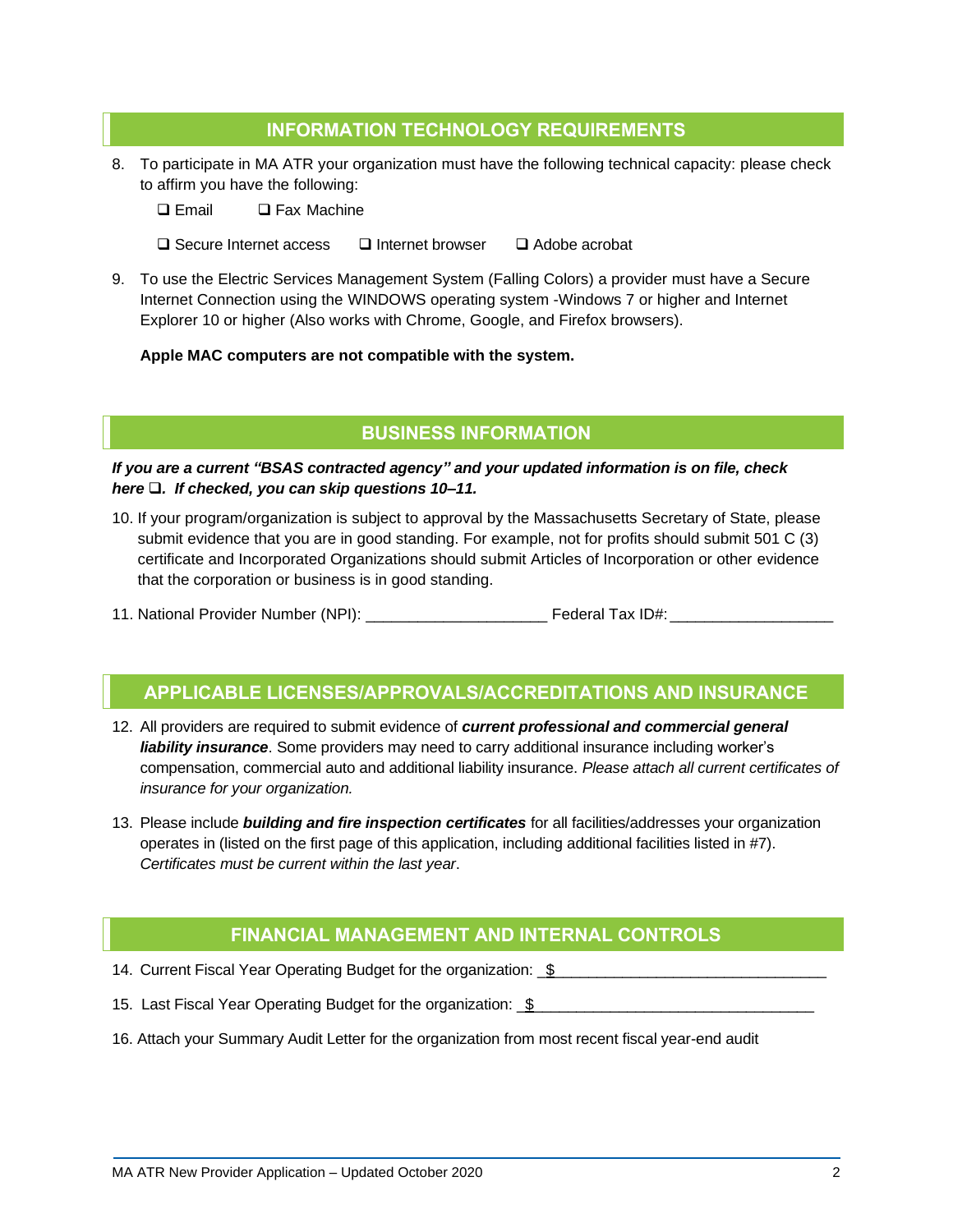| <b>HISTORY OF SANCTIONS/ADVERSE EVENTS</b>                                                                                                                                                                                               |            |           |  |  |
|------------------------------------------------------------------------------------------------------------------------------------------------------------------------------------------------------------------------------------------|------------|-----------|--|--|
| <b>QUESTIONS 17-22</b>                                                                                                                                                                                                                   | <b>YES</b> | <b>NO</b> |  |  |
| 17. Is any officer, owner or executive staff of this organization currently doing<br>business with the Department of Public Health, Bureau of Substance Abuse<br>Services or Advocates for Human Potential (AHP) under a different name? |            |           |  |  |
| 18. Has any officer, owner or executive staff of this organization previously done<br>business with the Department of Public Health, Bureau of Substance Abuse<br>Services or Advocates of Human Potential (AHP) under a different name? |            |           |  |  |
| 19. Is there any current investigation or litigation pending against the organization<br>or its employees?                                                                                                                               |            |           |  |  |
| 20. Has the organization had monies recouped from DPH or AHP?                                                                                                                                                                            |            |           |  |  |
| 21. Has any government agency investigated, suspended, revoked or taken any<br>other action against the organizations license to do business?                                                                                            |            |           |  |  |
| 22. Has the organization had professional liability insurance refused, revoked,<br>declined or accepted on special terms?                                                                                                                |            |           |  |  |

**If you answer yes to 17-22**, please describe each sanction or adverse event below.

# **SERVICES TO BE PROVIDED THROUGH MA-ATR**

\_\_\_\_\_\_\_\_\_\_\_\_\_\_\_\_\_\_\_\_\_\_\_\_\_\_\_\_\_\_\_\_\_\_\_\_\_\_\_\_\_\_\_\_\_\_\_\_\_\_\_\_\_\_\_\_\_\_\_\_\_\_\_\_\_\_\_\_\_\_\_\_\_\_\_ \_\_\_\_\_\_\_\_\_\_\_\_\_\_\_\_\_\_\_\_\_\_\_\_\_\_\_\_\_\_\_\_\_\_\_\_\_\_\_\_\_\_\_\_\_\_\_\_\_\_\_\_\_\_\_\_\_\_\_\_\_\_\_\_\_\_\_\_\_\_\_\_\_\_\_

\_\_\_\_\_\_\_\_\_\_\_\_\_\_\_\_\_\_\_\_\_\_\_\_\_\_\_\_\_\_\_\_\_\_\_\_\_\_\_\_\_\_\_\_\_\_\_\_\_\_\_\_\_\_\_\_\_\_\_\_\_\_\_\_\_\_\_\_\_\_\_\_\_\_\_ \_\_\_\_\_\_\_\_\_\_\_\_\_\_\_\_\_\_\_\_\_\_\_\_\_\_\_\_\_\_\_\_\_\_\_\_\_\_\_\_\_\_\_\_\_\_\_\_\_\_\_\_\_\_\_\_\_\_\_\_\_\_\_\_\_\_\_\_\_\_\_\_\_\_\_

\_\_\_\_\_\_\_\_\_\_\_\_\_\_\_\_\_\_\_\_\_\_\_\_\_\_\_\_\_\_\_\_\_\_\_\_\_\_\_\_\_\_\_\_\_\_\_\_\_\_\_\_\_\_\_\_\_\_\_\_\_\_\_\_\_\_\_\_\_\_\_\_\_\_\_ \_\_\_\_\_\_\_\_\_\_\_\_\_\_\_\_\_\_\_\_\_\_\_\_\_\_\_\_\_\_\_\_\_\_\_\_\_\_\_\_\_\_\_\_\_\_\_\_\_\_\_\_\_\_\_\_\_\_\_\_\_\_\_\_\_\_\_\_\_\_\_\_\_\_\_

\_\_\_\_\_\_\_\_\_\_\_\_\_\_\_\_\_\_\_\_\_\_\_\_\_\_\_\_\_\_\_\_\_\_\_\_\_\_\_\_\_\_\_\_\_\_\_\_\_\_\_\_\_\_\_\_\_\_\_\_\_\_\_\_\_\_\_\_\_\_\_\_\_\_\_\_\_\_\_\_\_\_\_\_\_\_

\_\_\_\_\_\_\_\_\_\_\_\_\_\_\_\_\_\_\_\_\_\_\_\_\_\_\_\_\_\_\_\_\_\_\_\_\_\_\_\_\_\_\_\_\_\_\_\_\_\_\_\_\_\_\_\_\_\_\_\_\_\_\_\_\_\_\_\_\_\_\_\_\_\_\_\_\_\_\_\_\_\_\_\_\_\_

\_\_\_\_\_\_\_\_\_\_\_\_\_\_\_\_\_\_\_\_\_\_\_\_\_\_\_\_\_\_\_\_\_\_\_\_\_\_\_\_\_\_\_\_\_\_\_\_\_\_\_\_\_\_\_\_\_\_\_\_\_\_\_\_\_\_\_\_\_\_\_\_\_\_\_\_\_\_\_\_\_\_\_\_\_\_

23. Please check off which services you want to provide to ATR participants.

- D Purchasing/Basic Needs (i.e. Take individuals shopping, Write checks)
- □ Health and Wellness Describe:
- Recovery Coaching
- □ Transportation (Bus passes. T passes. Charlie Cards)
- Groups Describe:
- □ Faith Based Services Describe:
- Housing Search
- $\Box$  Job training (either job readiness or occupational training)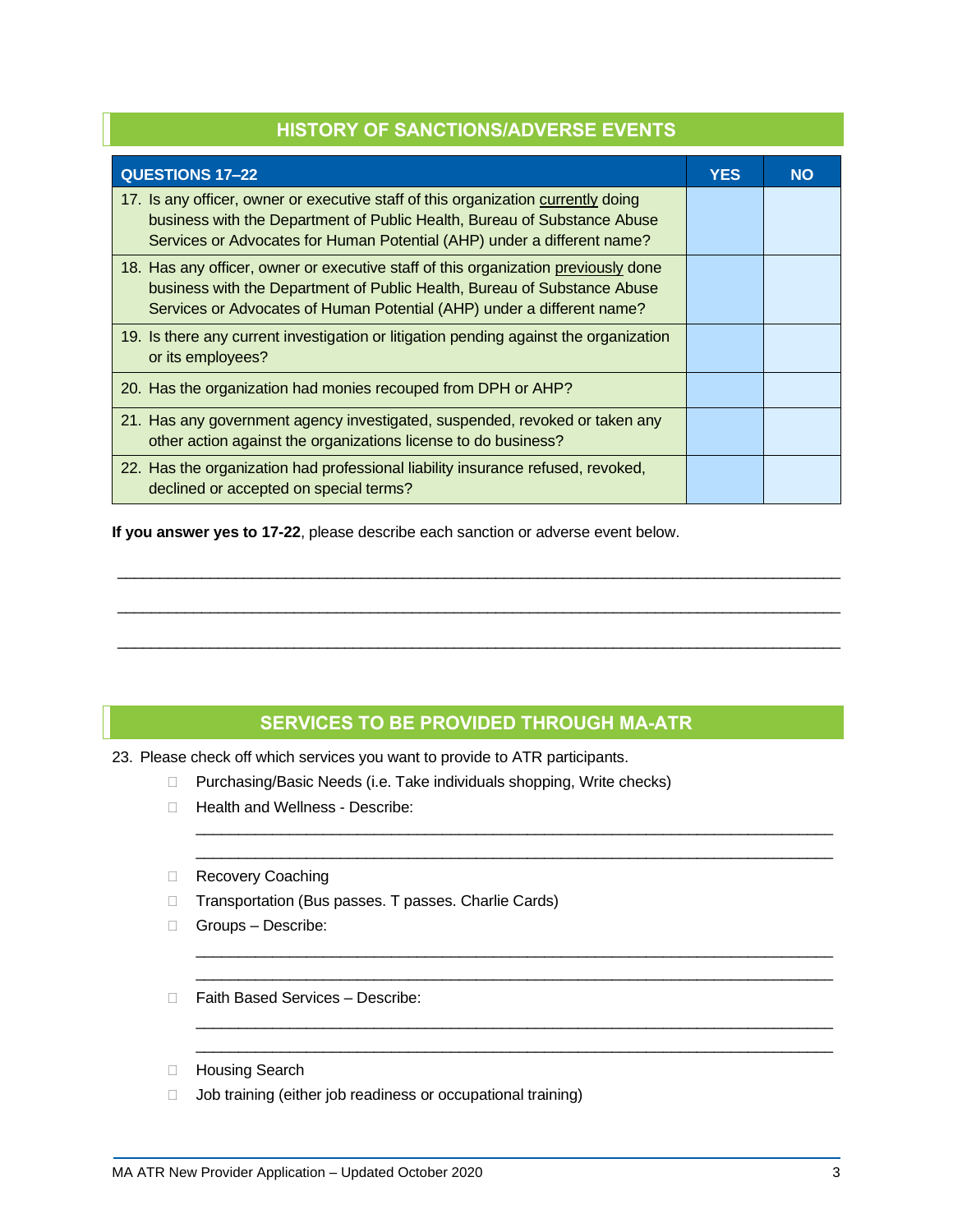24. *Note:* If you want to provide a Recovery Support Service that is not listed, please write-in "Proposed New ATR Service" with a detailed description of the service that you would like MA-ATR to consider including as part of the program.



# **STAFF**

25. List below the names, qualifications, and if applicable, licenses and credentials of staff providing services to ATR clients.

| <b>NAME</b> | <b>TITLE</b> | <b>LICENSURE /</b><br><b>CREDENTIALS/</b><br><b>CERTIFICATES (IF</b><br><b>APPLICABLE)</b> |
|-------------|--------------|--------------------------------------------------------------------------------------------|
|             |              |                                                                                            |
|             |              |                                                                                            |
|             |              |                                                                                            |
|             |              |                                                                                            |
|             |              |                                                                                            |
|             |              |                                                                                            |
|             |              |                                                                                            |

#### 26. CORI certification:

I affirm that I have read 105 CMR 15.00, the EOHHS CORI Regulations (unofficial version available at [www.mass.gov/hhs/cori\)](http://www.mass.gov/hhs/cori) and understand how these regulations impact my organization. \_\_\_\_YES \_\_\_NO

I affirm that I will act in accordance with the EOHHS CORI regulations, including but not limited to becoming CORI Certified, establishing and maintaining CORI Hiring Policies and Procedures that address new hires and existing staff. \_\_\_\_\_YES \_\_\_\_\_\_NO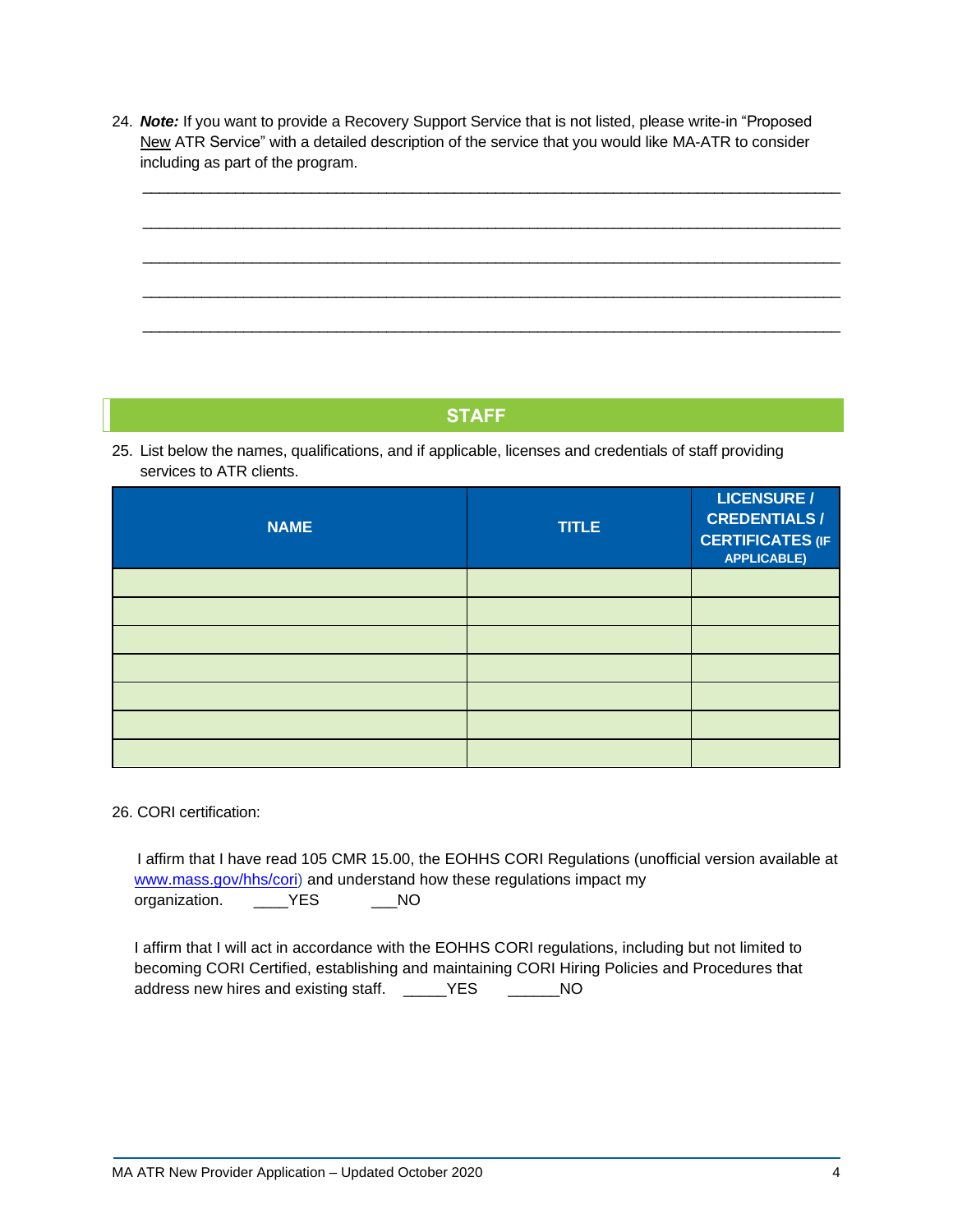# **SPECIFIC SERVICES**

**The following sections are service-specific. Only fill out the sections that apply to the ATR services you will provide.**

*Please respond to the sections that pertain to the services you intend to provide under the ATR Program. If you are not providing these specific services, please skip to the Attestations and Signature Page.*

# **TRANSPORTING CLIENTS**

\_\_\_\_\_\_\_\_\_\_\_\_\_\_\_\_\_\_\_\_\_\_\_\_\_\_\_\_\_\_\_\_\_\_\_\_\_\_\_\_\_\_\_\_\_\_\_\_\_\_\_\_\_\_\_\_\_\_\_\_\_\_\_\_\_\_\_\_\_\_\_\_\_\_\_\_\_\_\_\_\_\_\_

\_\_\_\_\_\_\_\_\_\_\_\_\_\_\_\_\_\_\_\_\_\_\_\_\_\_\_\_\_\_\_\_\_\_\_\_\_\_\_\_\_\_\_\_\_\_\_\_\_\_\_\_\_\_\_\_\_\_\_\_\_\_\_\_\_\_\_\_\_\_\_\_\_\_\_\_\_\_\_\_\_\_\_

\_\_\_\_\_\_\_\_\_\_\_\_\_\_\_\_\_\_\_\_\_\_\_\_\_\_\_\_\_\_\_\_\_\_\_\_\_\_\_\_\_\_\_\_\_\_\_\_\_\_\_\_\_\_\_\_\_\_\_\_\_\_\_\_\_\_\_\_\_\_\_\_\_\_\_\_\_\_\_\_\_\_\_

\_\_\_\_\_\_\_\_\_\_\_\_\_\_\_\_\_\_\_\_\_\_\_\_\_\_\_\_\_\_\_\_\_\_\_\_\_\_\_\_\_\_\_\_\_\_\_\_\_\_\_\_\_\_\_\_\_\_\_\_\_\_\_\_\_\_\_\_\_\_\_\_\_\_\_\_\_\_\_\_\_\_\_

\_\_\_\_\_\_\_\_\_\_\_\_\_\_\_\_\_\_\_\_\_\_\_\_\_\_\_\_\_\_\_\_\_\_\_\_\_\_\_\_\_\_\_\_\_\_\_\_\_\_\_\_\_\_\_\_\_\_\_\_\_\_\_\_\_\_\_\_\_\_\_\_\_\_\_\_\_\_\_\_\_\_\_

\_\_\_\_\_\_\_\_\_\_\_\_\_\_\_\_\_\_\_\_\_\_\_\_\_\_\_\_\_\_\_\_\_\_\_\_\_\_\_\_\_\_\_\_\_\_\_\_\_\_\_\_\_\_\_\_\_\_\_\_\_\_\_\_\_\_\_\_\_\_\_\_\_\_\_\_\_\_\_\_\_\_\_

\_\_\_\_\_\_\_\_\_\_\_\_\_\_\_\_\_\_\_\_\_\_\_\_\_\_\_\_\_\_\_\_\_\_\_\_\_\_\_\_\_\_\_\_\_\_\_\_\_\_\_\_\_\_\_\_\_\_\_\_\_\_\_\_\_\_\_\_\_\_\_\_\_\_\_\_\_\_\_\_\_\_\_

\_\_\_\_\_\_\_\_\_\_\_\_\_\_\_\_\_\_\_\_\_\_\_\_\_\_\_\_\_\_\_\_\_\_\_\_\_\_\_\_\_\_\_\_\_\_\_\_\_\_\_\_\_\_\_\_\_\_\_\_\_\_\_\_\_\_\_\_\_\_\_\_\_\_\_\_\_\_\_\_\_\_\_

 $\_$  , and the set of the set of the set of the set of the set of the set of the set of the set of the set of the set of the set of the set of the set of the set of the set of the set of the set of the set of the set of th

\_\_\_\_\_\_\_\_\_\_\_\_\_\_\_\_\_\_\_\_\_\_\_\_\_\_\_\_\_\_\_\_\_\_\_\_\_\_\_\_\_\_\_\_\_\_\_\_\_\_\_\_\_\_\_\_\_\_\_\_\_\_\_\_\_\_\_\_\_\_\_\_\_\_\_\_\_\_\_\_\_

 $\_$  , and the set of the set of the set of the set of the set of the set of the set of the set of the set of the set of the set of the set of the set of the set of the set of the set of the set of the set of the set of th

 $\_$  , and the set of the set of the set of the set of the set of the set of the set of the set of the set of the set of the set of the set of the set of the set of the set of the set of the set of the set of the set of th

- 27. Provide a copy of the current, appropriate Driver's License (Public Chauffer's License or Commercial Driver's License) for all drivers who will be transporting ATR clients.
- 28. How does the program verify these licenses continue to be in good standing with the RMV? Please describe.

29. Attach Proof of Insurance for all vehicles that will be used to transport ATR clients.

30. How will the organization ensure that drivers are not using illegal substances or driving under the influence of alcohol or other drugs? Please explain.

31. Are all vehicles used for client transport well maintained, safe and in good condition?  $\Box$  Yes  $\Box$  No

32. Please include your policies and procedures relating to routine inspection and maintenance of vehicles.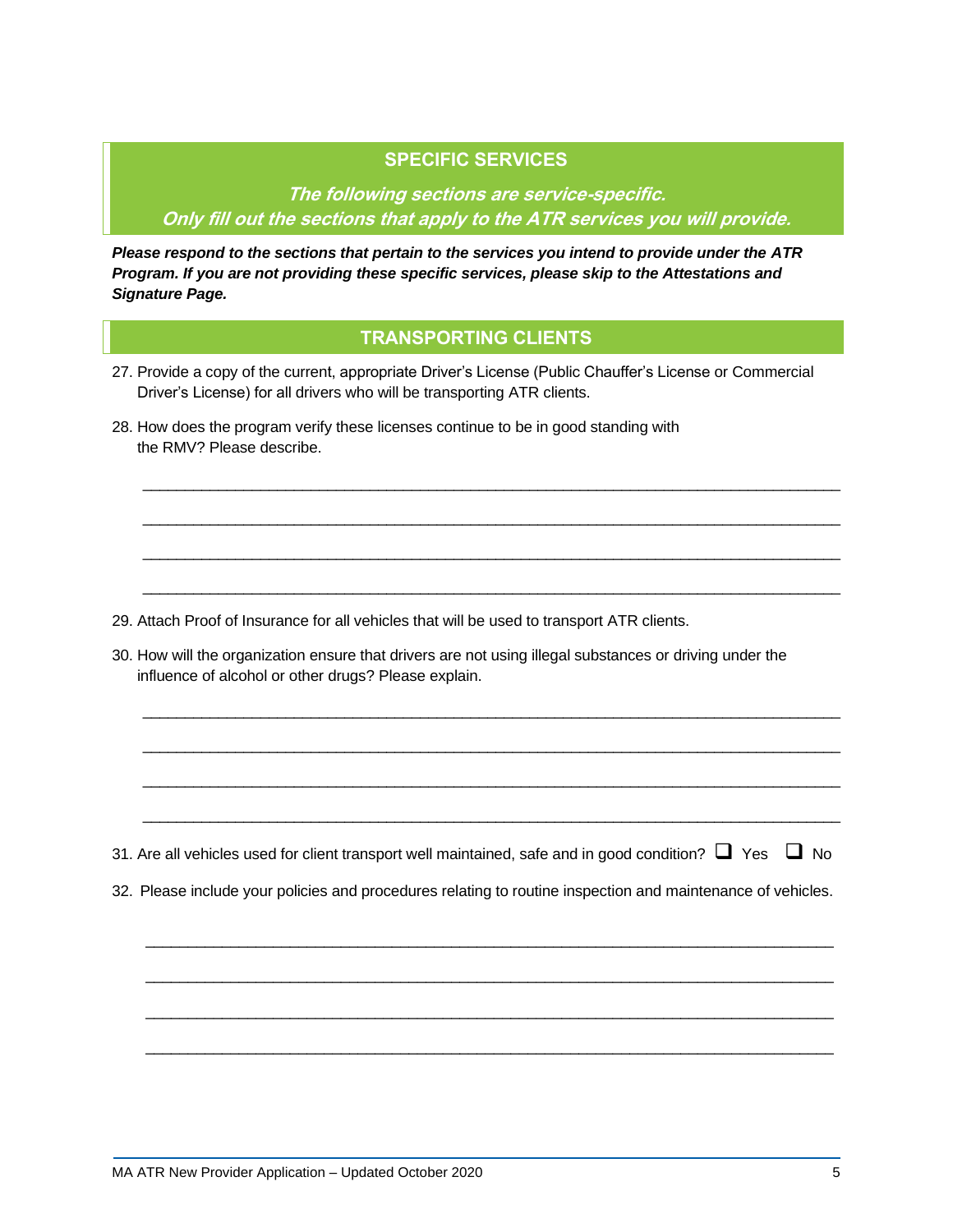### **EMPLOYMENT AND TRAINING**

33. Please describe your training program and curriculum. Include the number of weeks for the program and note if there are different sessions for classroom vs. internship/on-the-job (e.g. 6-week program; 8-week program has two 4-week sessions, first classroom then internship), the learning goals of the program and what types of jobs participants can apply for at the end of the program and job placement efforts that will be made. Note any credentials/certifications that will be provided at the end of the course, or if the participant will be prepared to take any particular tests/certifications.

\_\_\_\_\_\_\_\_\_\_\_\_\_\_\_\_\_\_\_\_\_\_\_\_\_\_\_\_\_\_\_\_\_\_\_\_\_\_\_\_\_\_\_\_\_\_\_\_\_\_\_\_\_\_\_\_\_\_\_\_\_\_\_\_\_\_\_\_\_\_\_\_\_\_\_\_\_\_\_\_\_\_

\_\_\_\_\_\_\_\_\_\_\_\_\_\_\_\_\_\_\_\_\_\_\_\_\_\_\_\_\_\_\_\_\_\_\_\_\_\_\_\_\_\_\_\_\_\_\_\_\_\_\_\_\_\_\_\_\_\_\_\_\_\_\_\_\_\_\_\_\_\_\_\_\_\_\_\_\_\_\_\_\_\_

\_\_\_\_\_\_\_\_\_\_\_\_\_\_\_\_\_\_\_\_\_\_\_\_\_\_\_\_\_\_\_\_\_\_\_\_\_\_\_\_\_\_\_\_\_\_\_\_\_\_\_\_\_\_\_\_\_\_\_\_\_\_\_\_\_\_\_\_\_\_\_\_\_\_\_\_\_\_\_\_\_\_

\_\_\_\_\_\_\_\_\_\_\_\_\_\_\_\_\_\_\_\_\_\_\_\_\_\_\_\_\_\_\_\_\_\_\_\_\_\_\_\_\_\_\_\_\_\_\_\_\_\_\_\_\_\_\_\_\_\_\_\_\_\_\_\_\_\_\_\_\_\_\_\_\_\_\_\_\_\_\_\_\_\_

\_\_\_\_\_\_\_\_\_\_\_\_\_\_\_\_\_\_\_\_\_\_\_\_\_\_\_\_\_\_\_\_\_\_\_\_\_\_\_\_\_\_\_\_\_\_\_\_\_\_\_\_\_\_\_\_\_\_\_\_\_\_\_\_\_\_\_\_\_\_\_\_\_\_\_\_\_\_\_\_\_\_

\_\_\_\_\_\_\_\_\_\_\_\_\_\_\_\_\_\_\_\_\_\_\_\_\_\_\_\_\_\_\_\_\_\_\_\_\_\_\_\_\_\_\_\_\_\_\_\_\_\_\_\_\_\_\_\_\_\_\_\_\_\_\_\_\_\_\_\_\_\_\_\_\_\_\_\_\_\_\_\_\_\_

\_\_\_\_\_\_\_\_\_\_\_\_\_\_\_\_\_\_\_\_\_\_\_\_\_\_\_\_\_\_\_\_\_\_\_\_\_\_\_\_\_\_\_\_\_\_\_\_\_\_\_\_\_\_\_\_\_\_\_\_\_\_\_\_\_\_\_\_\_\_\_\_\_\_\_\_\_\_\_\_\_\_

\_\_\_\_\_\_\_\_\_\_\_\_\_\_\_\_\_\_\_\_\_\_\_\_\_\_\_\_\_\_\_\_\_\_\_\_\_\_\_\_\_\_\_\_\_\_\_\_\_\_\_\_\_\_\_\_\_\_\_\_\_\_\_\_\_\_\_\_\_\_\_\_\_\_\_\_\_\_\_\_\_\_

34. Does your organization conduct follow up measures with your graduates? If so, would it be possible to share job placement outcomes related to ATR participants with us?



35. If your organization wants to provide Recovery Coaching as part of ATR, please read the text below carefully, fill out the table on the next page, and attach required certificates for all recovery coaches and their supervisors, signed confidentiality pledges, and bios for coaches.

#### **To Provide Recovery Coaching your organization must:**

- Be an approved ATR Provider through the Department of Public Health/Bureau of Substance Abuse Services and
- Provide supervision to recovery coaching staff by a supervisor who has completed the BSAS Recovery Coaching Supervisor training.

#### **An ATR Recovery Coach must:**

- Be trained and submit a certificate of completion from a BSAS approved Recovery Coach training program (such as the Recovery Coach Academy: http://ccar.us/training-and-products/recoverycoach-academy/)
- Work under the supervision of a supervisor who has completed the BSAS Recovery Coaching Supervisor training.
- Read, sign and submit an ATR Confidentiality pledge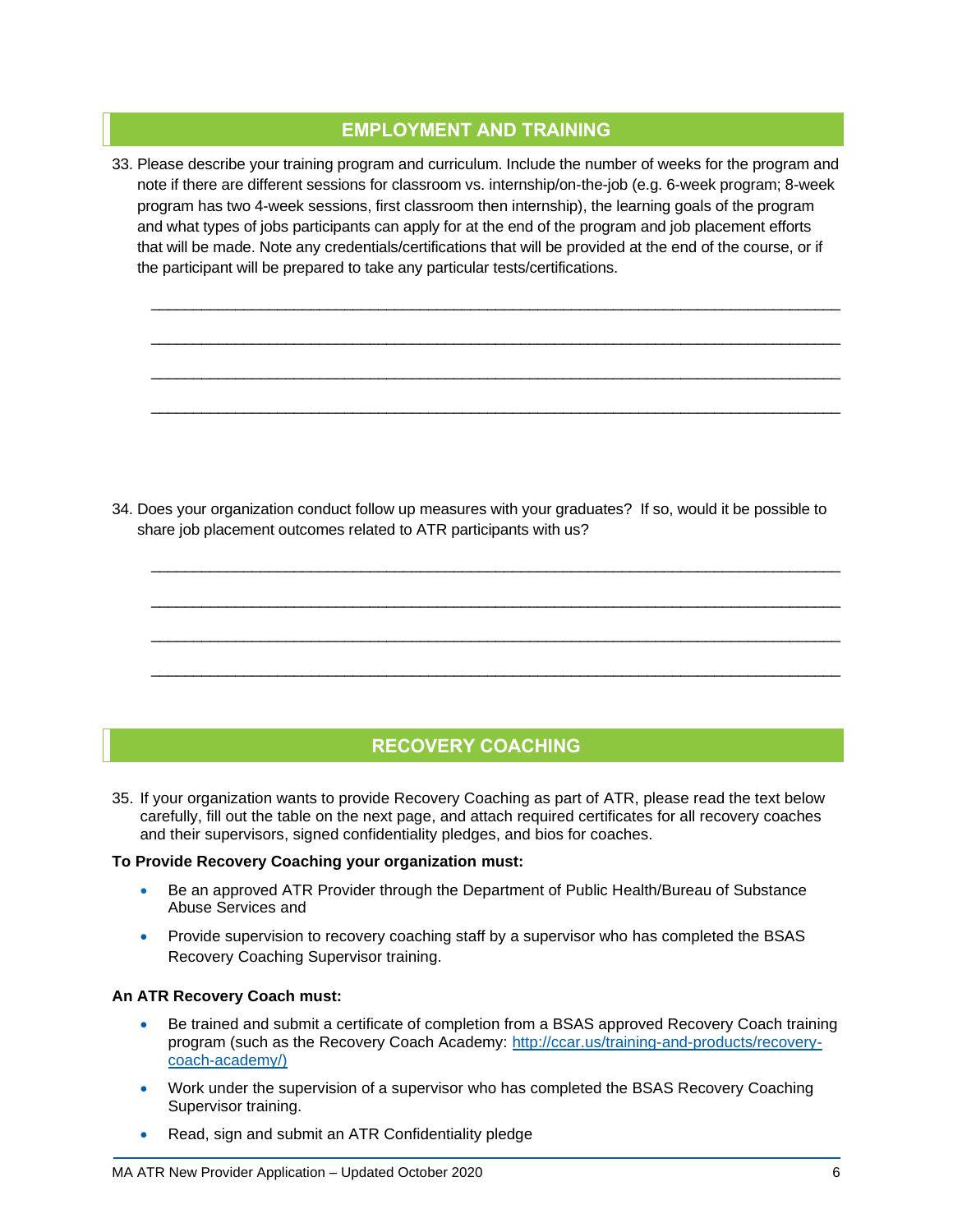#### **A supervisor of a Recovery Coach must:**

• Have completed the BSAS Recovery Coaching Supervisor training and submit certificate. Click on this link to see when the next training will be held:

[http://www.cvent.com/EVENTS/Calendar/Calendar.aspx?cal=66c093dd-41d5-4c76-9dfd](http://www.cvent.com/EVENTS/Calendar/Calendar.aspx?cal=66c093dd-41d5-4c76-9dfd-dda0178086f1)[dda0178086f1](http://www.cvent.com/EVENTS/Calendar/Calendar.aspx?cal=66c093dd-41d5-4c76-9dfd-dda0178086f1)

- Read, sign and submit an ATR Confidentiality Pledge
- Have supervision experience
- Understand that recovery coach supervision is different from clinical supervision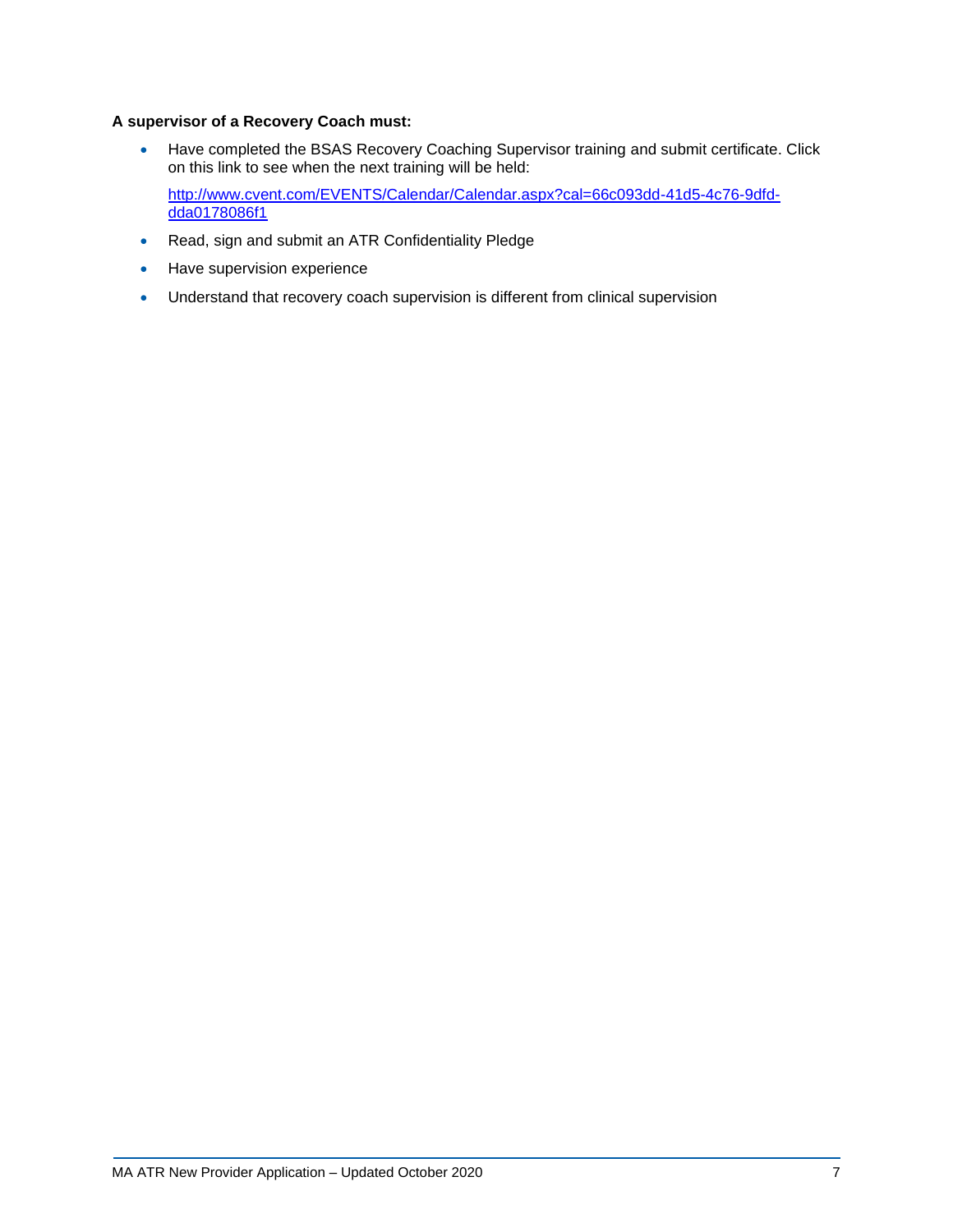| <b>Name of Recovery</b><br><b>Coach</b> | <b>Recovery Coach Email</b> | <b>Recovery Coach</b><br><b>Phone Number</b> | <b>Certificate</b><br><b>Attached?</b> | <b>Confidentiality</b><br>Pledge<br>Attached? | <b>Name of</b><br><b>Recovery Coach Supervisor</b> |
|-----------------------------------------|-----------------------------|----------------------------------------------|----------------------------------------|-----------------------------------------------|----------------------------------------------------|
| Example: John Doe                       | Johndoe@agency.org          | 413-555-0314                                 | Yes                                    | Yes                                           | Jane Doe                                           |
|                                         |                             |                                              |                                        |                                               |                                                    |
|                                         |                             |                                              |                                        |                                               |                                                    |
|                                         |                             |                                              |                                        |                                               |                                                    |
|                                         |                             |                                              |                                        |                                               |                                                    |
|                                         |                             |                                              |                                        |                                               |                                                    |
|                                         |                             |                                              |                                        |                                               |                                                    |
|                                         |                             |                                              |                                        |                                               |                                                    |
|                                         |                             |                                              |                                        |                                               |                                                    |
|                                         |                             |                                              |                                        |                                               |                                                    |

| <b>Name of Recovery Coach</b><br><b>Supervisor</b> | <b>Supervisor Email</b> | <b>Supervisor Phone</b> | <b>RC Supervisor Certificate</b><br><b>Attached?</b> | <b>Confidentiality Pledge</b><br><b>Attached?</b> |
|----------------------------------------------------|-------------------------|-------------------------|------------------------------------------------------|---------------------------------------------------|
|                                                    |                         |                         |                                                      |                                                   |
|                                                    |                         |                         |                                                      |                                                   |